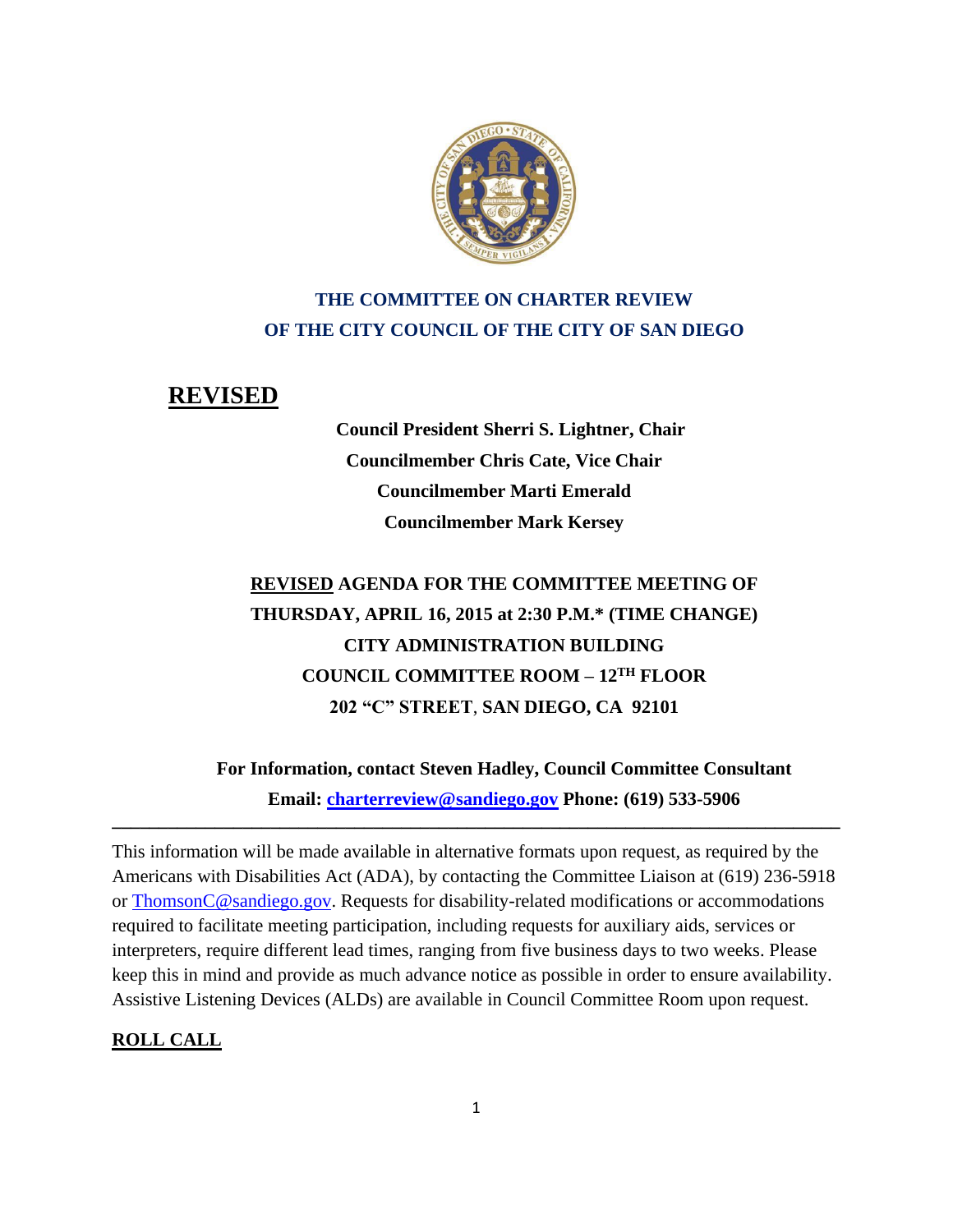#### **APPROVAL OF COMMITTEE ACTIONS**

The Committee Record of Actions of the following meetings will be approved by Unanimous Consent unless pulled for discussion:

#### **March 5, 2015**

**NON-AGENDA PUBLIC COMMENT** This portion of the agenda provides an opportunity for members of the public to address the Committee on items of interest within the jurisdiction of the Committee. (Comments relating to items on today's docket are to be taken at the time the item is heard.) Comments are limited to three (3) minutes and are non-debatable. To exercise this right, members of the public must submit a Public Comment Request form prior to the meeting. At the conclusion of the comment, the Committee Chair has the discretion to determine appropriate disposition of the matter. Pursuant to open meeting laws, no discussion or action, other than a referral, shall be taken by the Committee on any issue brought forth under Non-Agenda Public Comment.

#### **COMMITTEE MEMBERS, MAYOR, INDEPENDENT BUDGET ANALYST, CITY ATTORNEY, CITY CLERK, DIRECTOR OF LEGISLATIVE AFFAIRS COMMENT**

## **REQUESTS FOR CONTINUANCE**

## **DISCUSSION AGENDA:**

The following documents that are among the materials to be considered throughout the Discussion Agenda are hyperlinked here:

- [CITY CHARTER,](http://www.sandiego.gov/city-clerk/officialdocs/legisdocs/charter.shtml)
- City Attorney's February 5, 2014 [REPORT TO THE CITY COUNCIL, SAN DIEGO](http://docs.sandiego.gov/councilcomm_agendas_attach/2015/cr_150416_ca.pdf) [CHARTER LEGAL REVIEW,](http://docs.sandiego.gov/councilcomm_agendas_attach/2015/cr_150416_ca.pdf)
- Independent Budget Analyst's REPORT 15-09 [BUDGETARY ISSUES FOR](http://docs.sandiego.gov/councilcomm_agendas_attach/2015/cr_150416_iba.pdf)  [CHARTER REVIEW COMMITTEE CONSIDERATION](http://docs.sandiego.gov/councilcomm_agendas_attach/2015/cr_150416_iba.pdf)
- Chief Financial Officer's April 2, 2015 Memorandum [RECOMMENDED](http://docs.sandiego.gov/councilcomm_agendas_attach/2015/cr_150416_cfo.pdf)  [REVISIONS TO THE CITY CHARTER.](http://docs.sandiego.gov/councilcomm_agendas_attach/2015/cr_150416_cfo.pdf)
- ITEM-1: Consideration of the Chief Financial Officer's recommendation to change the language "Auditor and Comptroller" to read "Chief Financial Officer" and "Manager" to read "Mayor" in Article VII.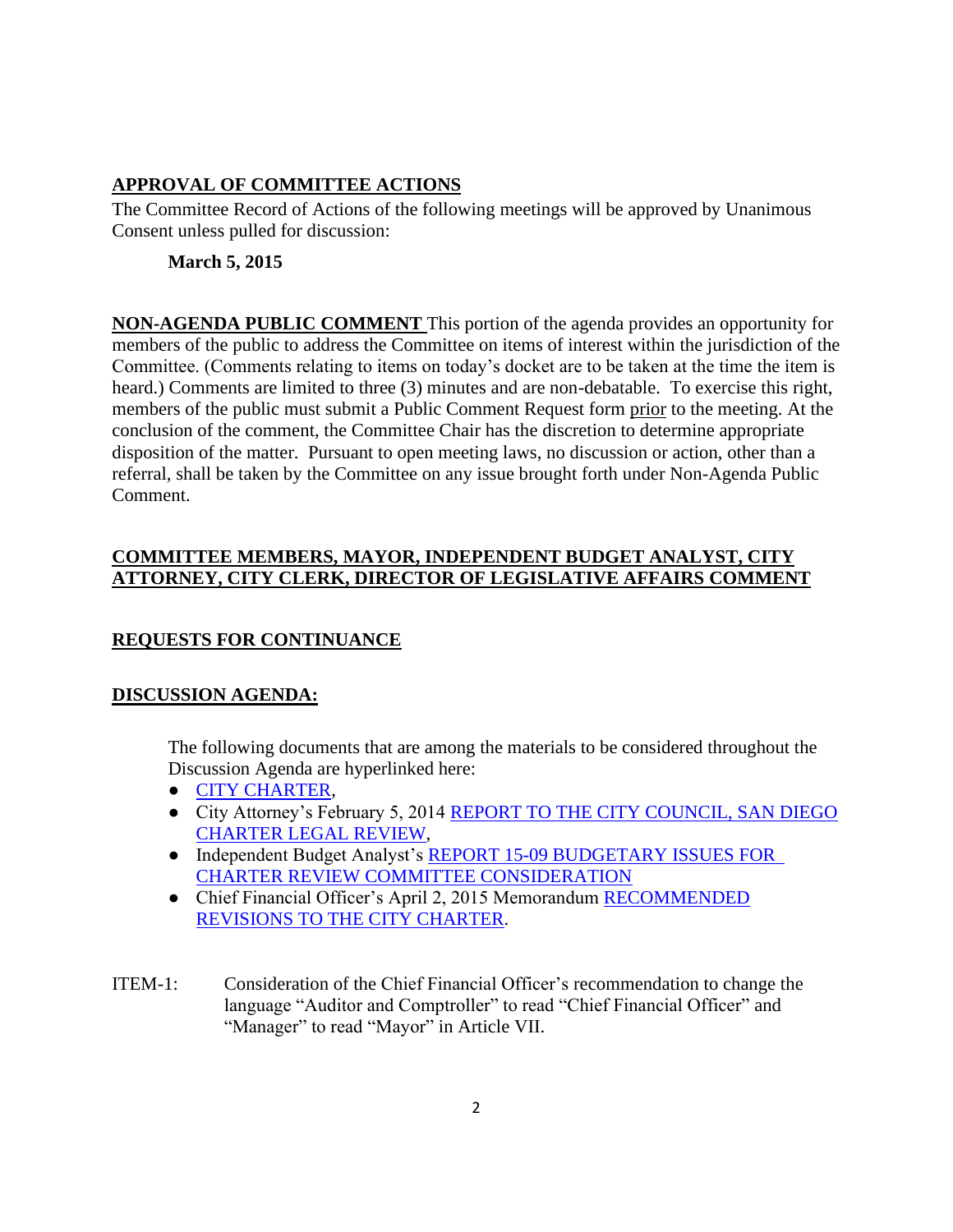- ITEM-2: Report from the Independent Budget Analyst asking the Committee to consider whether certain budget processes, principles and/or practices should be included in the City Charter. *(See the link to the Independent Budget Analyst's Report 15- 09 above.)*
- ITEM-3: Consideration of the following Charter Article VII Sections including but not limited to the options, suggestions or recommendations from the presenters noted parenthetically in italics:
	- A) § 69 Fiscal Year and Manager's Estimate
		- 1) Move the section to Art. XV *(See the link to the City Attorney's February 5, 2014 Report above.)*
		- 2) Print a reasonable number of copies of the budget and distribute 15 days before final passage, distributing particularly to the newspapers and all public libraries. (*Mayor's Office*)
		- 3) Amend the section to set April 15 as the date for the release of the annual budget, change "Manager" to "Mayor" throughout the section, enable the Mayor to set a schedule as well as the form of the departmental annual budget estimate submittals, and specify that the Mayor instead of the Council shall provide for public access to the budget document through digital or hard copy formats and the City's website. *(See the link to the Chief Financial Officer's April 2, 2015 Memorandum above.)*
		- 4) Amend the Charter to enable the City Council to make mid-year budget adjustments based on a set of established criteria. *(See the link to the Independent Budget Analyst's Report 15-09 above.)*
	- B) § 70 Power to Fix Salaries
		- 1) Delete the limiting language and conform to section 290 and the Meyers-Milias-Brown Act. *(See the link to the City Attorney's February 5, 2014 Report above.)*
		- 2) Clarify the departments for which the City Council sets the salaries. *(See the link to the Chief Financial Officer's April 2, 2015 Memorandum above.)*
	- C) § 71 Preparation and Passage of Annual Appropriation Ordinance
		- 1) Combine the Council votes on the annual budget and appropriation ordinance into one approval action. *(See the links to the City Attorney's February 5, 2014 Report, Chief Financial Officer's April 2, 2015 Memorandum and Independent Budget Analyst's Report 15-09 above.)*
		- 2) Incorporate section 71 with section 290 or a nearby section. *(See the link to the City Attorney's February 5, 2014 Report above.)*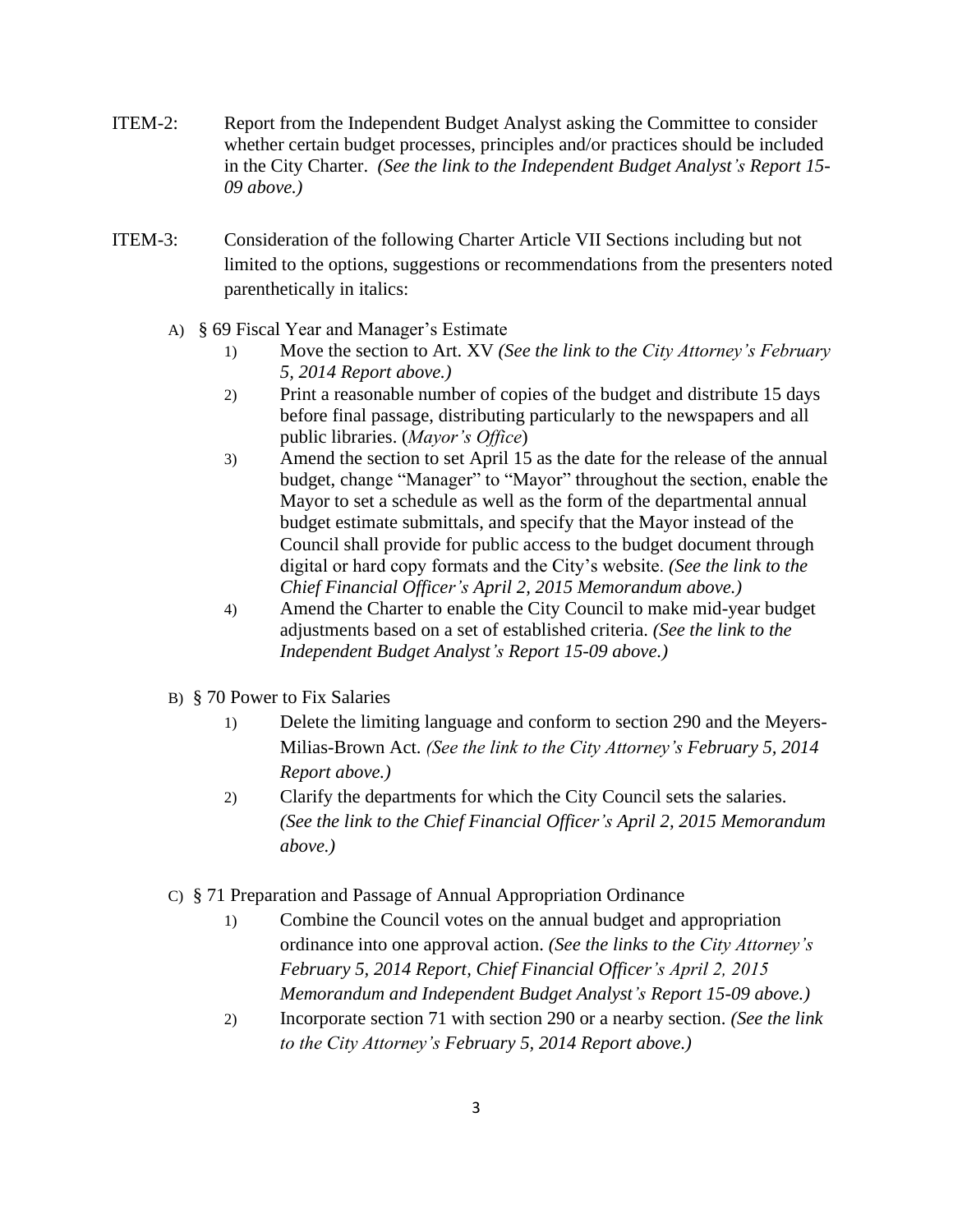- 3) Specify that the Mayor instead of the Council will prepare the annual appropriation ordinance for Council approval. *(See the link to the Chief Financial Officer's April 2, 2015 Memorandum above.)*
- D) § 71A Re-appropriations at Beginning of Fiscal Year for Salaries and Maintenance and Support of Expenses Incorporate the section with other appropriation provisions. *(See the link to the City Attorney's February 5, 2014 Report above.)*
- E) § 72 Appropriation Accounts
	- 1) Remove the requirement that a department notify the Chief Financial Officer by letter when a project is completed. *(See the link to the Chief Financial Officer's April 2, 2015 Memorandum above.)*
	- 2) Restore unexpended restricted funds to the fund from which they were appropriated instead of transferring them to the general fund. *(See the link to the Chief Financial Officer's April 2, 2015 Memorandum above.)*
- F) § 75 Annual Tax Levy

Simplify the section to state that any legally authorized taxes shall be levied not later than July of each fiscal year and transmitted to the tax collector. *(See the links to the City Attorney's February 5, 2014 Report and Chief Financial Officer's April 2, 2015 Memorandum above.)*

- G) § 77 Capital Outlay Fund
	- 1) Revise the section to clarify the intended scope of real property interests intended to be affected. *(See the links to the City Attorney's February 5, 2014 Report, Chief Financial Officer's April 2, 2015 Memorandum above and Mel Shapiro)*
	- 2) Amend the section to include debt service to acquire and construct public improvements as an appropriate use of the fund, and remove the reference to the Harbor Department in the last paragraph. *(See the link to the Chief Financial Officer's April 2, 2015 Memorandum above.)*
- H) § 77A Provisions for Zoological Exhibits

[Expand the use of the Zoo tax to include capital maintenance and capital](http://docs.sandiego.gov/councilcomm_agendas_attach/2015/cr_150416_3h.pdf) [improvements in Balboa Park as appropriated annually by City Council.](http://docs.sandiego.gov/councilcomm_agendas_attach/2015/cr_150416_3h.pdf) *(Independent Budget Analyst)*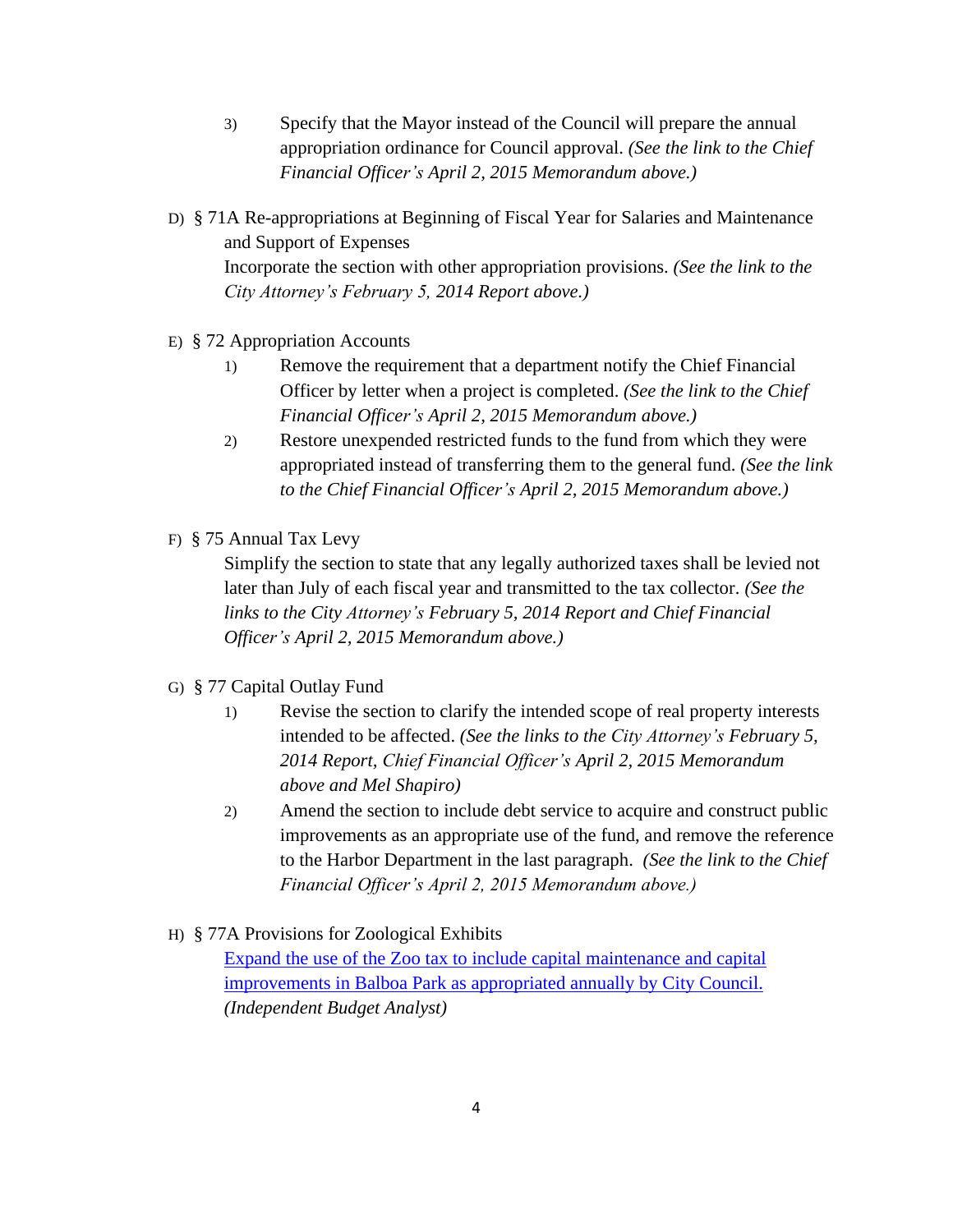I) § 78 Assessment and Collection of Taxes

Retain only the first sentence of the section, and add "or the City of San Diego" to the end of that sentence. *(Mayor's Office)*

- J) § 80 Money Required to be in Treasury
	- 1) Amend the section to clarify that the requirement to certify funds is based on the actual or anticipated receipt of moneys before the maturity of the obligation. *(See the link to the Chief Financial Officer's April 2, 2015 Memorandum above.)*
	- 2) Amend the section to allow contracts and expenditures to be made on phases of projects and transferred to other priority projects to the extent that money is in the Treasury. *(Councilmember Cate)*

#### K) § 81 Allotments

Removed the section, because it is obsolete. *(See the link to the Chief Financial Officer's April 2, 2015 Memorandum above.)*

- L) § 82 Examination and Investigation of Claims by the Auditor and Comptroller
	- 1) Amend the section to permit electronic funds transfer (ACH), wire or other forms of payment. *(See the link to the Chief Financial Officer's April 2, 2015 Memorandum above.)*
	- 2) Move the section to the municipal code as a Comptroller's role and responsibility. *(See the link to the Chief Financial Officer's April 2, 2015 Memorandum above.)*
- M) § 83 Payment of Claims Against the City

Amend the section to permit electronic funds transfer (ACH), wire or other forms of payment; replace the references to warrants and check warrants with payments and replace the reference to vouchers with approval. *(See the link to the Chief Financial Officer's April 2, 2015 Memorandum above.)*

N) § 90 Contracting Bond Indebtedness

Set the voter approval requirement in accordance with State law instead of an automatic two-thirds majority. *(See the link to the Independent Budget Analyst's Report 15-09 above.)*

O) § 90.3 Voter Approval for Major Projects Conferring Significant Private Benefit Define the terms, "major public project" and "other public infrastructure." *(See the link to the Chief Financial Officer's April 2, 2015 Memorandum above.)*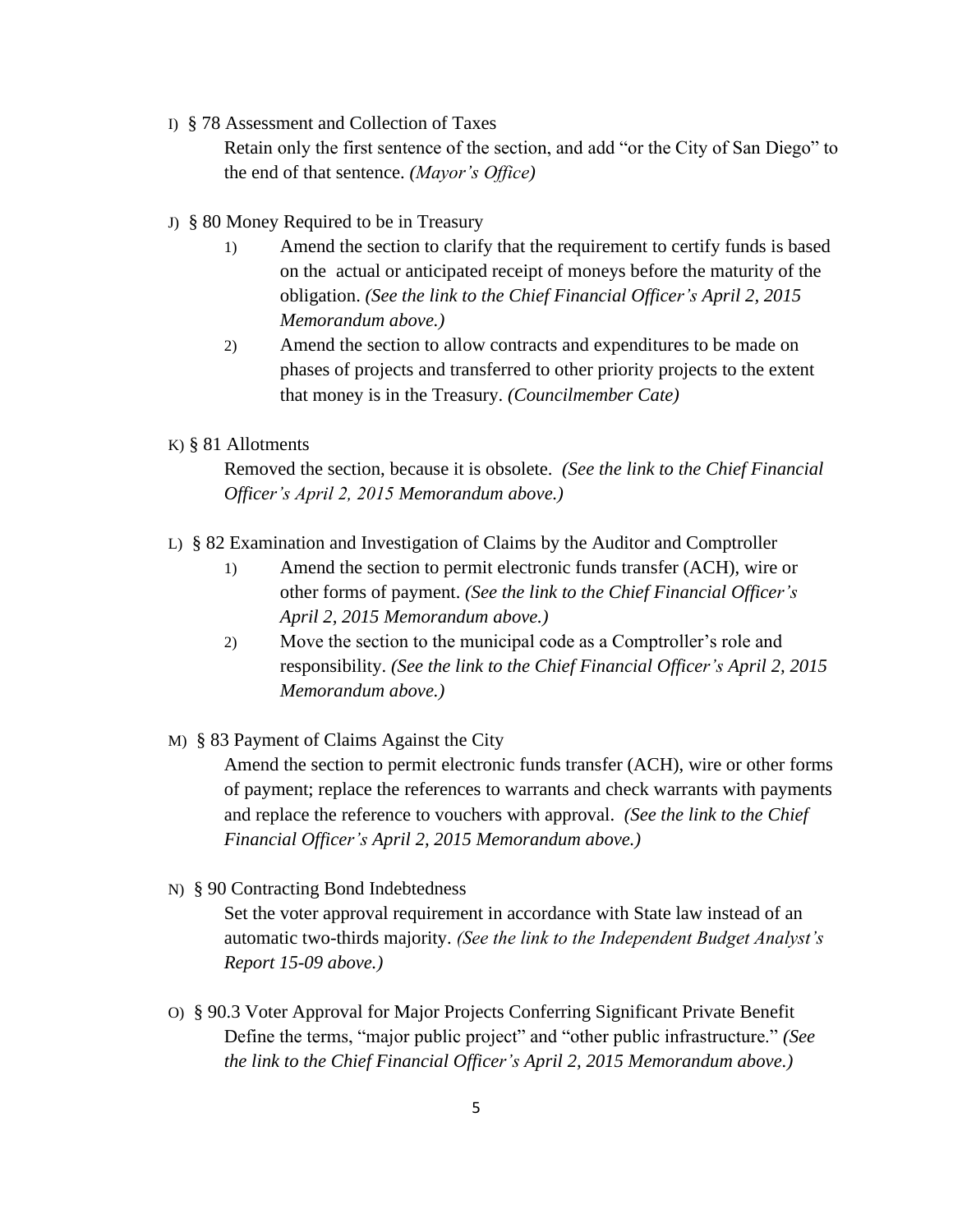#### P) § 91 General Reserve Fund

- 1) Clarify the section to reflect the City's current reserve structure. *(See the link to the Independent Budget Analyst's Report 15-09 above.)*
- 2) Revert to pre-1962 language or be revised to more clearly state the purpose of maintaining sufficient cash on hand to meet all demands against the treasury until receipt of property taxes; and change the section title to avoid confusion with other reserve funds. *(See the link to the City Attorney's February 5, 2015 Report above.)*
- 3) [Add a section requiring a "Stability Reserve," including the conditions](http://docs.sandiego.gov/councilcomm_agendas_attach/2015/cr_150416_3p.pdf)  [under which monies will be allocated to such a fund.](http://docs.sandiego.gov/councilcomm_agendas_attach/2015/cr_150416_3p.pdf) *(Councilmember Cate)*
- Q) § 103.1a Environmental Growth Fund
	- 1) Streamline the section to reflect current practices and allow more flexibility in the use of the funds. *(See the link to the Independent Budget Analyst's Report 15-09 above.)*
	- 2) Remove the section or adjust the funding level. *(See the link to the Chief Financial Officer's April 2, 2015 Memorandum above.)*
- R) §110 Claims Against the City

Provide that claims against the City shall be submitted in accordance with state law. *(Mayor's Office, and see the link to the City Attorney's February 5, 2014 Report above.)*

S) § 111 Audit of Accounts of Officers

Conform the requirements of the section to current practices, or conform what is practiced to what is currently written. *(See the link to the Chief Financial Officer's April 2, 2015 Memorandum above.)*

- T) § 112 Appraisal of City Assets
	- 1) Add Real Estate Assets Department to the section. *(Mayor's Office)*
	- 2) Remove the requirement that a proper balance sheet under classified heads be included in the annual budget and published in the annual report of the Auditor and Comptroller. Accounting of capital assets reported in the Comprehensive Annual Financial Report makes this requirement unnecessary. *(See the link to the Chief Financial Officer's April 2, 2015 Memorandum above.)*